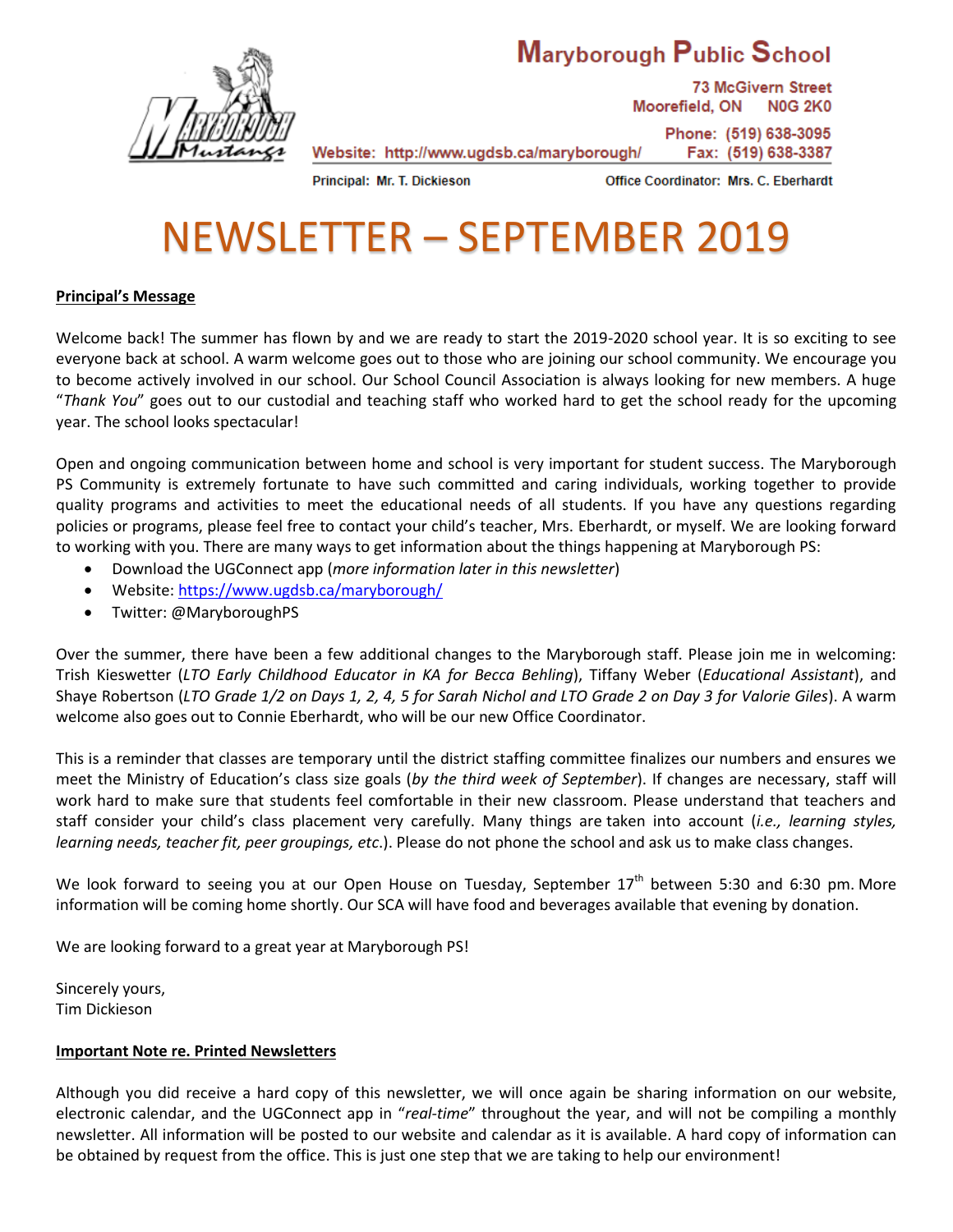# **Parent/Guardian Signature Package**

Please sign and return all Parent/Guardian Signature Pages as well as the Student Verification Form as soon as possible. Check the information and update if necessary. We need a local emergency contact in the event we cannot reach you.

#### **School Times & Supervision of Students**

Our school day begins at 8:50 am and ends at 3:30 pm. Staff members are outside to supervise students before our day begins and after the dismissal bell. Morning supervision begins at 8:30 am. Please do not drop students off at school before this time. After school supervision ends at 3:45 pm. All students who are not accompanied by a parent or adult guardian are required to head straight home. Thanks for your help in keeping all of our students safe.

- 8:30 Buses Arrive & School Building Open
- 8:50 School Entry; Start of our School Day
- 8:50-9:40 Period 1
- $9:40-10:30 Period 2$
- 10:25 Announcements
- 10:30-11:20 First Nutrition Break (*Eating 10:30 to 10:50; Recess 10:50 to 11:20*)
- 11:20-12:10 Period 3
- 12:10-1:00 Period 4
- 1:00-1:50 Second Nutrition Break (*Eating 1:00 to 1:20; Recess 1:20 to 1:50*)
- 1:50-2:40 Period 5
- 2:40-3:30 Period 6
- 3:30 Dismissal
- 3:40 Buses Depart

# **Staff Assignments for 2019-2020**

- KA Becky Brunet & Mary Wigglesworth
- KB Jodi Abra & Trish Kieswetter (*LTO for Becca Behling*)
- 1A Jodi Adams
- 1/2B Shaye Robertson (*LTO for Sarah Nichol on Days 1, 2, 4, 5*) & Kerin Harwood (*on Day 3s*)
- 2A Valorie Giles & Shaye Robertson (*LTO on Day 3s*)
- 3B Karen Shantz (*AMs*) & Susanne Thomson (*PMs*)
- $\bullet$  3/4A Mark White
- 4/5B Dave Wood
- 5/6A Lori Albrecht
- Resource Teacher & Planning Time Susanne Thomson
- Core French & Planning Time Ryan Ferguson
- Learning Commons & Planning Time Kerin Harwood
- Planning Time Wendy Hallman
- Educational Assistant Tiffany Weber
- Custodian Tammy Metzger
- Office Coordinator Connie Eberhardt
- Principal Tim Dickieson

#### **School Visitors**

We welcome visitors at our school! Just a reminder to enter the school through the doors near the main office, sign in using the Visitor's Book in the office, and pick up a visitor's badge. All other doors will be kept locked during the school day. We want to ensure that we keep everyone safe and keep track of everyone entering the school.

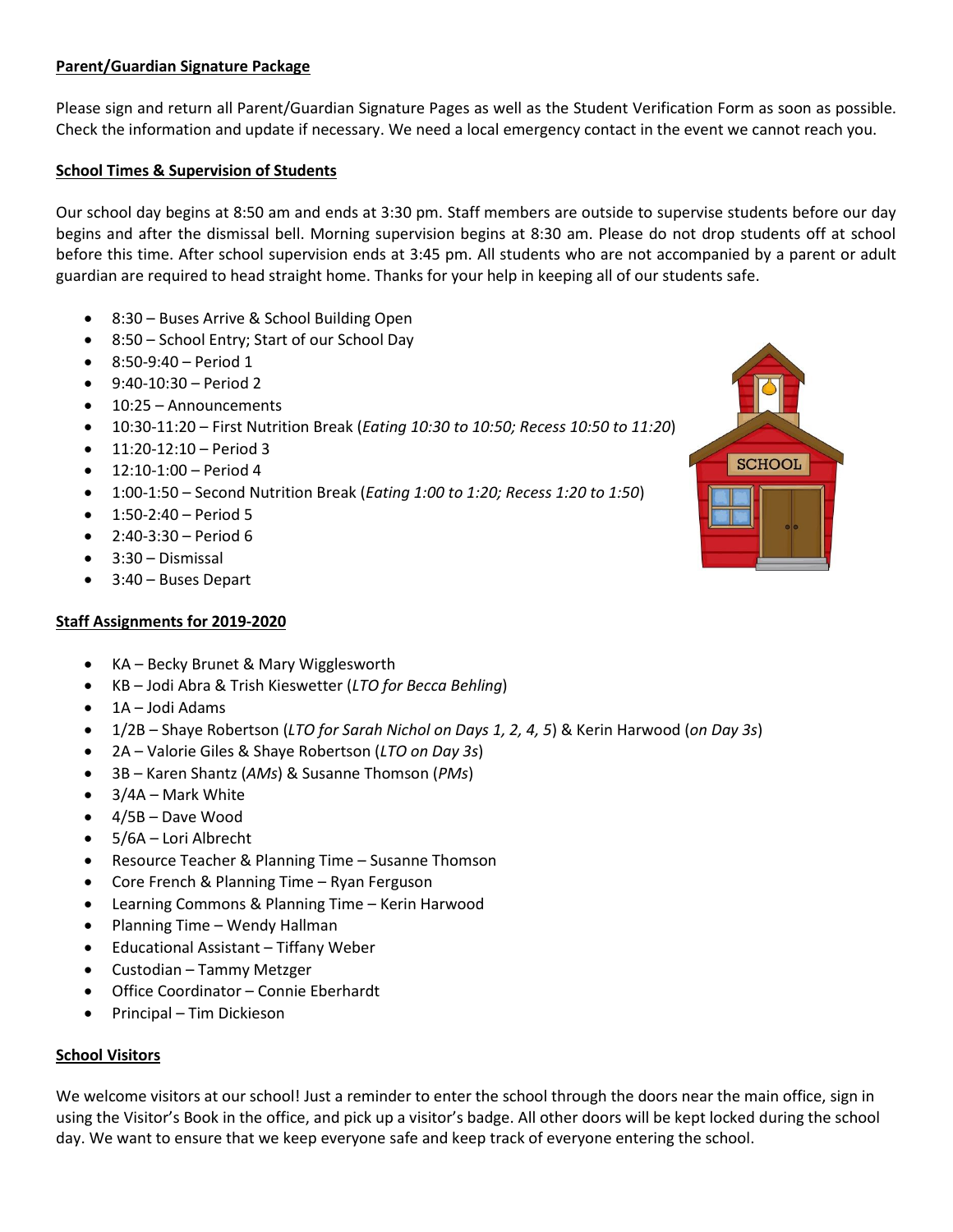# **The UG Connect App**

Stay in the know – on the go! The UGConnect App provides parents with a simple interface to access up-to-date information including: news, calendar, and social media feeds (*i.e., Twitter*). In addition, "*Push Notifications*" from the school can be sent to devices that have downloaded this app. It is available today for free at either the Google Play Store or iTunes. Use the search term "*UGConnect*" to find and download the app to stay connected to Maryborough PS.



In addition to UGConnect, occasionally recorded messages regarding various events happening in the school will be sent out using our School Messenger software. Remember as well, that you can always check out our website for up-to-date information.

# **Safe Arrival Policy**

If your child is going to be absent or will be late arriving to school, please let us know. This precaution is taken in the interest of your child's safety. You may call and leave a message on the answering machine at any time (*519-638-3095 ext. 100*) or send a note with a sibling. If we do not hear from you, we will begin making phone calls to determine your child's whereabouts (*home/cell, work, and then emergency contact*). Students arriving late are expected to sign in at the office. If your child arrives late at school on a consistent basis, we will let you know.

# **Signing Students Out or Dropping Off Items**

To ensure student safety, if you are taking your child from school during the school day (*appointments, etc*.), please come to the office to sign your child(*ren*) out. Please drop off any items for your child at the office.

# **Volunteers at School**

At Maryborough PS, we think that parents and community members are an important part of our school. We encourage parents, grandparents, or members of the community to help in the classroom, on school trips, assist in the library or with extra-curricular activities, and participate with our School Council Association. Being a volunteer is a wonderful way of participating in your child's education, whether it's a one-time experience or on a regular basis! Please call the school if you wish to enrich our school community with your help. Volunteers who will be working 1-1 with children or who will be coming into the school regularly will need to get a police record check (*this is free with documentation from the school and can be obtained at the police station*).

# **Agendas**

Due to circumstances beyond our control, agendas will not be arriving until the first week of October. Our students in grades 1 to 6 will use an agenda as a daily organization and communication tool. While these are costly, we believe that they are a very useful tool. If you would like to donate \$7.00 to help cover the cost, it would be greatly appreciated. This is a voluntary contribution. Please use our online payment website: [https://ugdsb.schoolcashonline.com](https://ugdsb.schoolcashonline.com/) to donate.

#### **School Council Association**

Welcome Everyone! Please join us for our first School Council Association meeting on Thursday, September 26th beginning at 7:00 pm in the Staff Room. Elections for all school council positions will take place and we will be planning for the upcoming year at Maryborough PS. We look forward to seeing many new faces, as well as welcoming our past council members.

#### **PA Days for 2019-2020**

The PA Days for the up-coming school year are as follows: September 27, 2019; November 1<sup>st</sup>, 2019; November 29<sup>th</sup>, 2019; January 31<sup>st</sup>, 2020; April 24<sup>th</sup>, 2020; June 5<sup>th</sup>, 2020; and June 26<sup>th</sup>, 2020.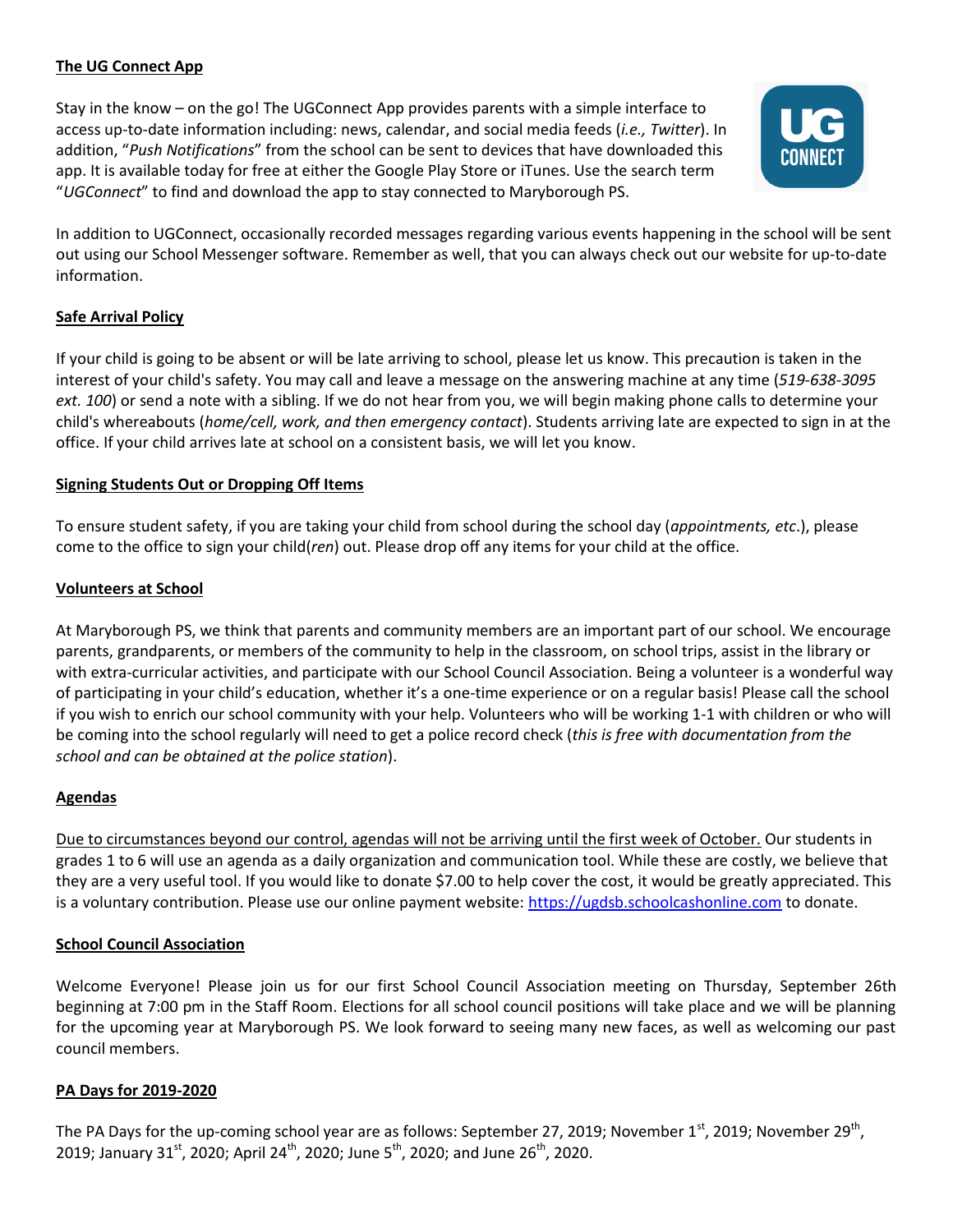# **Message from the Human Resources Department Regarding School Organizations**

Class lists have been created based on our tentative classroom organization. Changes may be necessary to ensure that our Board remains compliant with Ministry parameters (*see parameters below*). Any changes would be implemented by Monday, September 16th. Principals do not have the option of changing the school organization that is set by the Board District Staffing Committee. If changes affect your child(*ren*), you will be informed by the school.

Ministry of Education Parameters:

- Full Day Kindergarten class size average for the Board is 26 students
- 90% of Full Day Kindergarten classes with 29 or fewer students
- 10% of Full Day Kindergarten classes up to a maximum of 32 students under certain circumstances
- 90% of the Board's Primary classes with 20 or fewer students
- 10% of the Board's Primary classes up to a maximum of 23 students
- Grade 3/4 classes have a cap of 23 students
- Junior/Intermediate Class Size Average for the Board is 24.5 students to 1 teacher

# **Students with Life-Threatening Medical Conditions**

UGDSB Policy 518 (*Students with Life-Threatening Medical Conditions*) outlines the roles and responsibilities for all in the educational community to support students with possible life-threatening medical conditions. The prevalent medical conditions covered under this policy are: Asthma, Anaphylaxis, Diabetes and Epilepsy/Seizure Disorders. If your child has one of these, or any other life-threatening medical condition, please visit: [www.ugdsb.ca/board/policy](http://www.ugdsb.ca/board/policy) (*and look for Policy 518*) or contact the school ASAP. We will work with you to develop a Plan of Care to support your child.

# **Life-Threatening Allergies**

We have children in our school with potential life-threatening allergies (*called anaphylaxis*) to various foods and other materials. Anaphylaxis is a medical condition that can cause death within minutes. In recent years, anaphylaxis has increased dramatically among students. Although this may not affect your child's class directly, we are letting you know so that you are aware that we aim to create an allergy safe environment at our school. If your child is in a classroom with an anaphylactic child, or your child has anaphylaxis, you will be informed by the classroom teacher. Our school has procedures in place for the prevention and management of anaphylactic reactions. If your child has health concerns of any kind, please tell your child's teacher or the office and we will take the necessary health protection steps. Thank you for your understanding in ensuring an allergy-safe environment for all of our students.

# **Medication at School**

If your child requires medication while at school, the following applies: all medication (*both prescription and nonprescription drugs*) must be kept in a secure place in the office. We must have a completed form with a parent signature before school personnel can administer any medication at school. If your child requires any medication, including an EpiPen or asthma inhaler, forms need to be filled out and a plan completed. Please don't hesitate to ask questions.

# **Smoke and Vape-Free Environment**

The Upper Grand DSB provides a smoke and vape-free environment for its students, staff and others while on Board property, in accordance with the Smoke-Free Ontario Act and Board Policy 208. This policy refers to all forms of tobacco, and any processed form of tobacco that may be smoked, inhaled or chewed, including e-cigarettes.

Smudging is the tradition of using sacred smoke from sacred medicines (*e.g., tobacco and sage*) that forms part of the indigenous culture and spirituality. Smudging is allowed in schools under the Smoke-Free Ontario Act. Parents will be informed using the school's usual forms of communication when smudging is going to occur in our school. Participation by staff and students is optional in a smudging ceremony. If you have any questions or concerns, please contact the principal.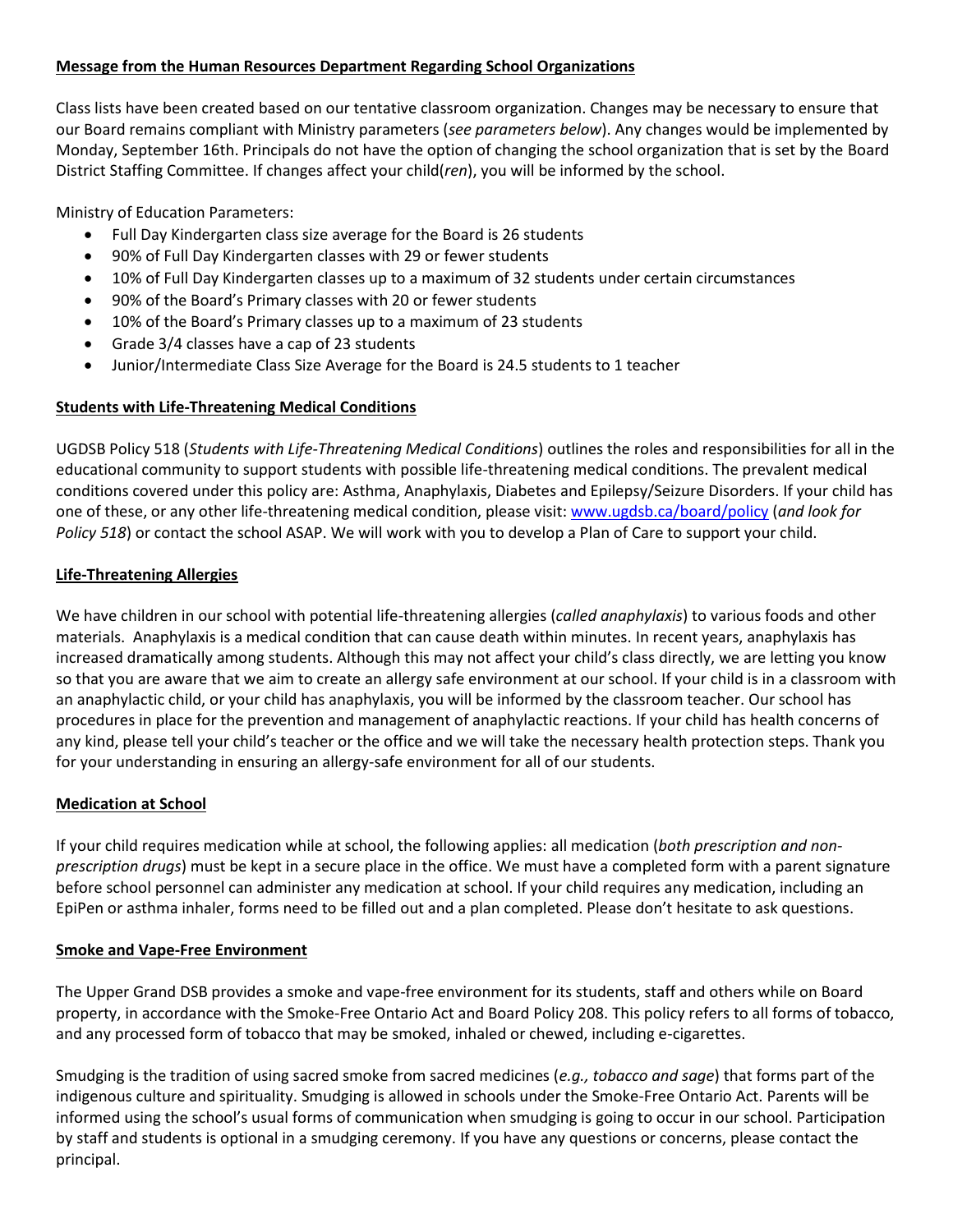# **School Emergency Response Training and Drills**

The safety and well-being of our students is our highest priority. Although we hope that an incident that requires response from emergency personnel will never occur in our school, we must be prepared to respond quickly and effectively in case it does. Each year our school must conduct drills to ensure staff and students are prepared in the event of a real emergency. For each of these drills, there is an education component to explain why they are necessary. All drills are conducted in a manner that is sensitive to the needs of our students.

The following drills are required each school year:

- Three (3) fire drills in the Fall and three (3) fire drills in the Spring
- Two (2) lockdown drills
- One (1) tornado drill
- One (1) bomb threat drill

# **Reminder for Parents/Guardians: Accidents Happen – Be Prepared with Student Accident Insurance**

Parents/guardians are responsible for expenses related to student injuries on and off school premises during school activities. Accidents can and do happen and the costs involved might not be fully covered by Provincial Health Care or employer group insurance plans. The Upper Grand District School Board is empowered under The Education Act to offer Accident and Life Insurance for students. Information will be sent home with respect to Student Accident Insurance offered by Old Republic Insurance Company of Canada.

You should receive:

- 1. The Director's letter and an Acknowledgment to be signed by parents/guardians and returned to school.
- 2. An InsureMyKids application form

Old Republic offers a variety of options, including family rates and multi-year plans, at affordable prices. The cost must be paid by parents/guardians. Subscription is directly through Old Republic by mail or online. Questions should be directed to Old Republic at 1-800-463-5437 or [www.insuremykids.com.](http://www.insuremykids.com/)

For today's active children, especially those who participate in field trips, co-curricular and other school activities outside the school day, Student Accident Insurance is valuable.

#### **Information from Public Health**

Children who eat well, learn well. A variety of food provides the energy and nutrients needed to pay attention, learn, grow and be active! Try to include at least one food item from each of these 4 categories in your child's lunch every day.

- Vegetables
- Fruit
- Protein-rich Foods (*beans, lentils, chickpeas, cheese, eggs, meat, fish, plain yogurt, plain milk)*
- Whole Grains & Starchy Vegetables (*whole grain pasta or bread, potatoes, corn*)

Additional tips:

- Send a re-usable water bottle with water every day.
- Involve your kids in planning and preparing it takes two to mango! Kids are more likely to eat food that they were involved in making.
- Be a positive role model. Kids are smart and always watching, so if you're eating the veggies, they'll likely eat them too!
- Check out<UnlockFood.ca> for school lunch tips and recipes.

Watch our new YouTube [video](http://bit.ly/2it19CG) for recipe inspiration and tips (Visit [http://bit.ly/2it19CG\)](http://bit.ly/2it19CG). For more information visit [www.wdgpublichealth.ca.](http://www.wdgpublichealth.ca/)

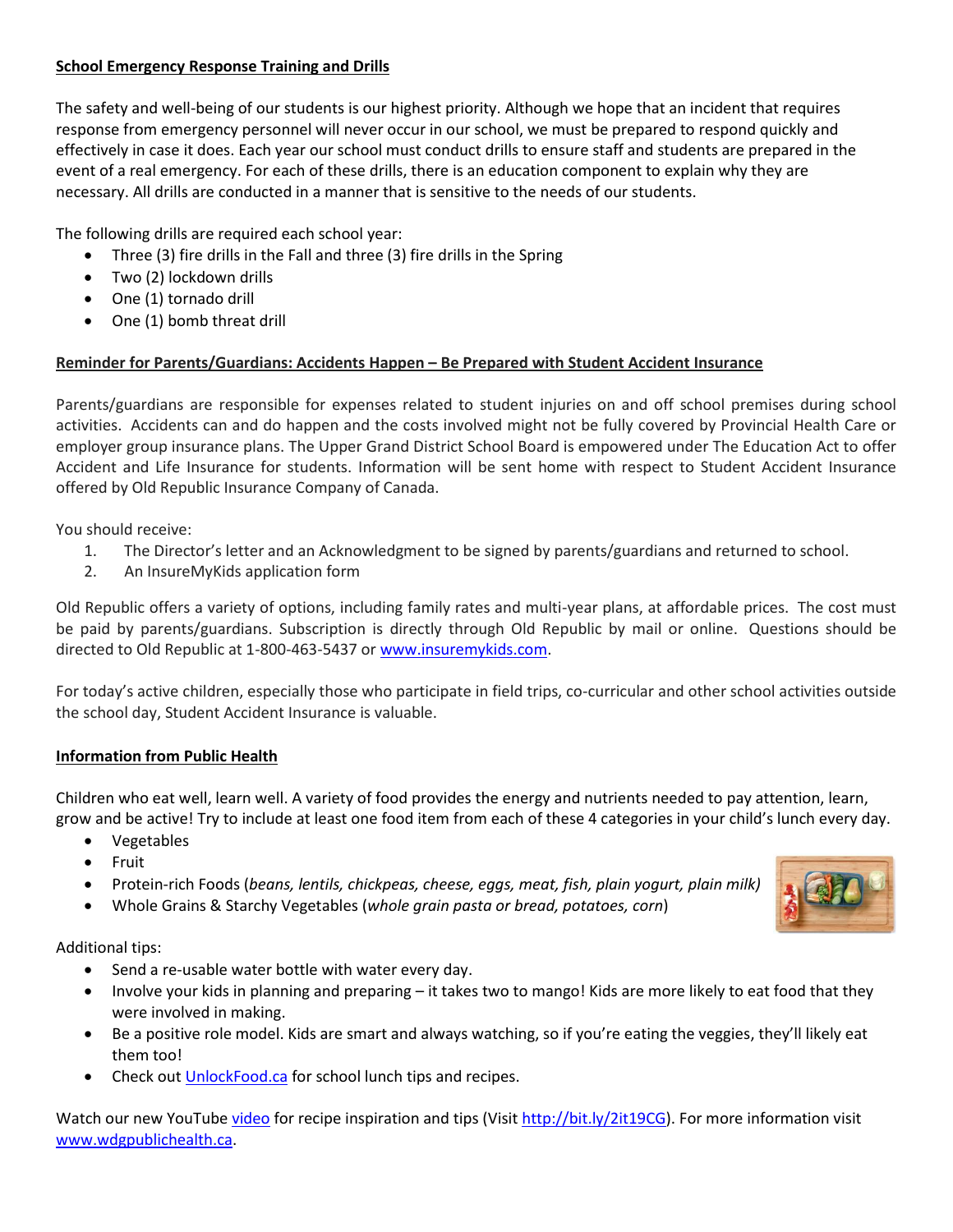#### **Bus Behaviour**

Bus students are reminded:

- 1) To follow the directions of their driver.
- 2) To be at their stop 5 minutes before pick-up time.
- 3) To stay seated while the bus is in motion.
- 4) No smoking, eating, drinking, chewing gum or swearing.
- 5) To keep books, lunch boxes, and other bulky items on their lap.
- 6) Students are responsible for any deliberate damage done to the bus.
- 7) Whenever possible, leave the last row of seats vacant.
- 8) Personal radios and recorders may be used with headphones. Radios with speakers are not permitted.

#### **Bus Reminder**

Bus Transportation is provided to students based on the distance their home is from the school. Students who are placed on a regularly scheduled route must travel his route and no other. Bus students may not switch buses for any reason. In addition, students who walk to school may not travel on a regularly scheduled bus route.

#### **School Cash Online Payments**

For purchases like: pizza, pitas, and hot lunches (*more information to follow*).



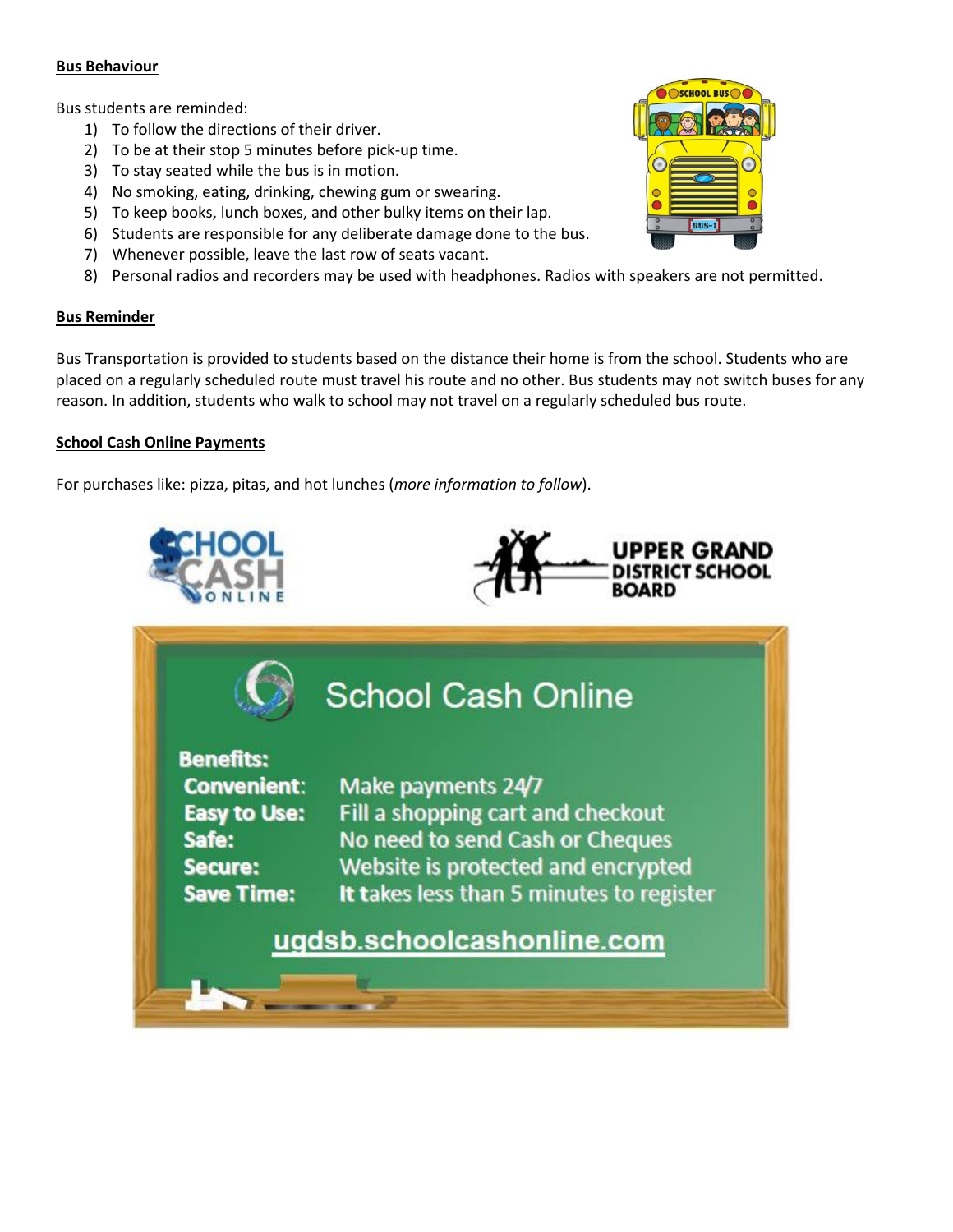#### **Video Surveillance Cameras**

As an added security measure, please note that video surveillance cameras have been installed in several areas of our school. These areas are clearly marked with signage and video cameras are not being used in areas where students, staff, or authorized visitors have a high expectation of privacy including change rooms, washrooms, and staff rooms. Information obtained through video surveillance provides us with an additional way to enhance the protection of students, staff, the public, and property. Should you have any questions, please refer to the UGDSB Video Surveillance Policy 203.

#### **A Note from the UGDSB Regarding Parking**

We continue to see challenges with parking around some schools throughout the board. We would like to remind all new and returning parents on the rules about parking to make the back-to-school experience safe and easy for everyone.

If you need to drive, one way to ensure that your children make it to school safely is to park a distance away from all the traffic and walk your students to the school.

Together, parents, school councils and our municipalities put time and consideration into parking areas and enforcement around schools. No parking and no stopping zones are used to relieve traffic and encourage parking and drop offs in areas that are safe to do so.

# **No Parking**

A "No Parking" sign means just that – no parking. Parents are encouraged to find an area near the school where they can park if they need to leave their vehicles to drop off students. You may use these areas to pull over and let a student out safely, however, you should not exit your vehicle at any time. Be mindful that you can still receive a ticket if you're near your car or in your car waiting; blocking other parents from using a quick drop off space still means you're parked.

# **No Stopping**

"No Stopping" signs means you may not use that space to stop and drop off a student, no matter how quick you are. When you stop in a "No Stopping" zone, you impact the safety of others. Instead, find a place where you can park safely, or use designated Kiss and Ride zones for quick drop offs.

# **Be a Good Neighbour**

Please be mindful of other neighbours in the area. Be courteous and don't block driveways. The convenience to park closely for you, no matter how quick you are, is not worth the inconvenience of someone else not being able to leave their home.

If you have to drive a student to school and park, ask around to see if other parents would allow you to park in a driveway nearby to walk.